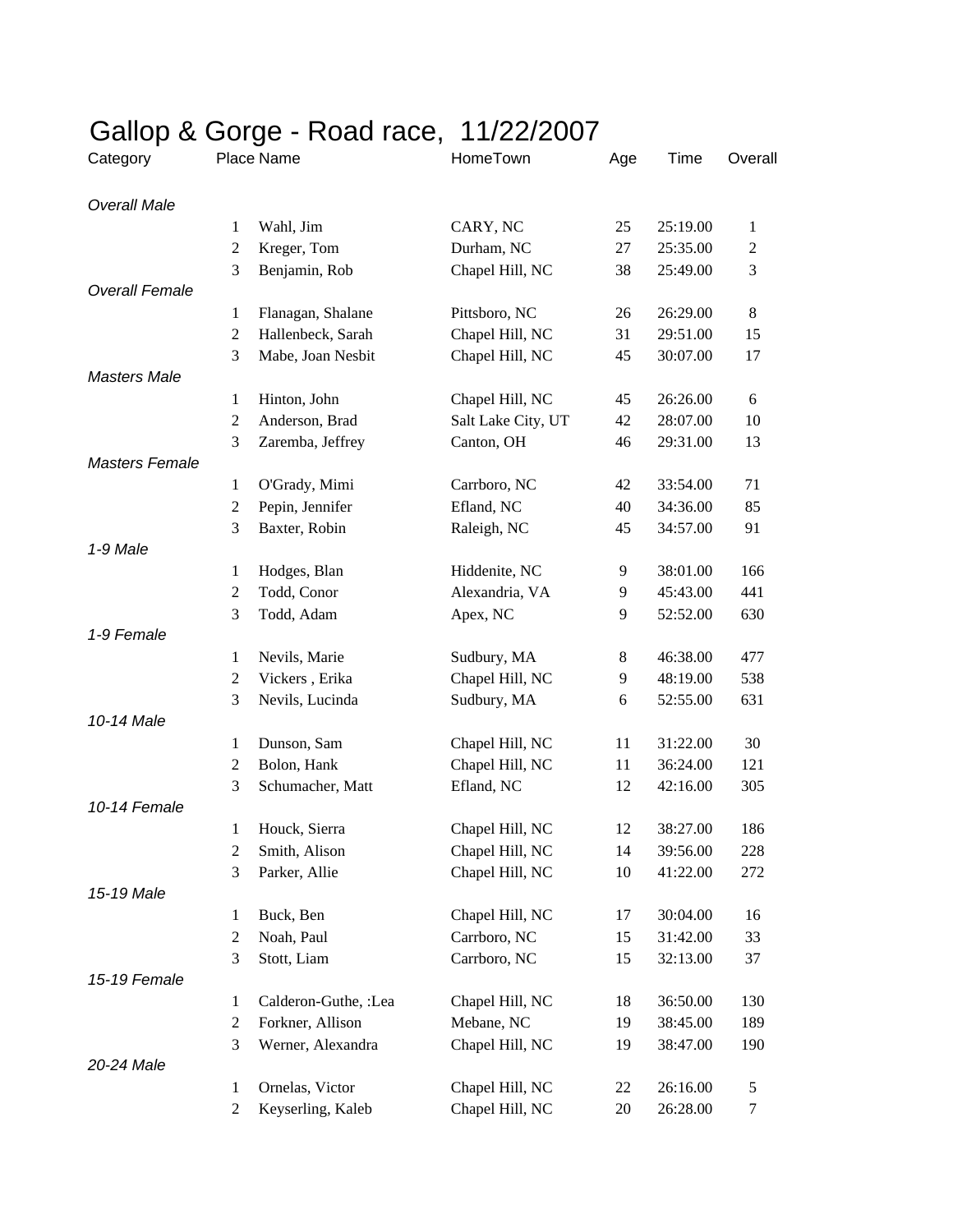|              | 3              | Love, Sean             | Chapel Hill, NC  | 22 | 30:20.00 | 24             |
|--------------|----------------|------------------------|------------------|----|----------|----------------|
| 20-24 Female |                |                        |                  |    |          |                |
|              | 1              | Superak, Hillary       | Carrboro, NC     | 20 | 34:14.00 | 78             |
|              | 2              | Dupee, Suzanna         | Carrboro, NC     | 20 | 37:34.00 | 147            |
|              | 3              | Pohlen, Danielle       | Chapel Hill, NC  | 20 | 41:55.00 | 290            |
| 25-29 Male   |                |                        |                  |    |          |                |
|              | $\mathbf{1}$   | Edwards, Steven        | Pittsboro, NC    | 28 | 29:01.00 | 11             |
|              | $\overline{2}$ | Loudon-Brown, Mark     | Washington, DC   | 26 | 29:26.00 | 12             |
|              | 3              | Giovagnoli, Justin     | Durham, NC       | 28 | 30:17.00 | 22             |
| 25-29 Female |                |                        |                  |    |          |                |
|              | $\mathbf{1}$   | Gapin, Jennifer        | Greensboro, NC   | 26 | 31:51.00 | 35             |
|              | $\overline{2}$ | Batchelor, Emma        | Chapel Hill, NC  | 27 | 37:24.00 | 141            |
|              | 3              | Vincent Jordan, Nicole | Carrboro, NC     | 25 | 37:25.00 | 142            |
| 30-34 Male   |                |                        |                  |    |          |                |
|              | 1              | Mabe, Dave             | Chapel Hill, NC  | 32 | 27:29.00 | 9              |
|              | $\overline{2}$ | linney, george         | Durham, NC       | 32 | 29:39.00 | 14             |
|              | 3              | Walker, Chris          | Burlington, NC   | 34 | 30:19.00 | 23             |
| 30-34 Female |                |                        |                  |    |          |                |
|              | $\mathbf{1}$   | Boone, Janne           | Chapel Hill, NC  | 32 | 32:40.00 | 48             |
|              | $\overline{c}$ | Sannes, Amy            | Chapel Hill, NC  | 30 | 35:55.00 | 103            |
|              | 3              | Andersen, Kim          | Northfield, IL   | 34 | 37:29.00 | 143            |
| 35-39 Male   |                |                        |                  |    |          |                |
|              | 1              | Zieman, Christopher    | Unknown, NA      | 35 | 25:57.00 | $\overline{4}$ |
|              | $\overline{c}$ | Ehlers, Ben            | ATHENS, GA       | 37 | 31:58.00 | 36             |
|              | 3              | Hirsch, Eric           | Hillsborough, NC | 37 | 32:34.00 | 45             |
| 35-39 Female |                |                        |                  |    |          |                |
|              | $\mathbf{1}$   | Certain, Kim           | Chapel Hill, NC  | 39 | 31:18.00 | 29             |
|              | $\overline{c}$ | Ray, Teresa            | Hillsborough, NC | 35 | 34:54.00 | 90             |
|              | 3              | Jaspers, Ilona         | Carrboro, NC     | 38 | 38:14.00 | 172            |
| 40-44 Male   |                |                        |                  |    |          |                |
|              | 1              | Mahaffey, Brian        | Madison, WI      | 42 | 30:16.00 | 21             |
|              | 2              | Bucci, John            | Chapel Hill, NC  | 42 | 30:22.00 | 26             |
|              | 3              | Bocko, Alan            | Chapel Hill, NC  | 40 | 32:18.00 | 40             |
| 40-44 Female |                |                        |                  |    |          |                |
|              | $\mathbf{1}$   | Davis, Sonia           | Chapel Hill, NC  | 41 | 35:58.00 | 105            |
|              | $\mathbf{2}$   | Beck, Lynne            | Hubbard, OH      | 43 | 37:34.00 | 148            |
|              | 3              | Coffee, Karen          | Chapel Hill, NC  | 43 | 37:48.00 | 157            |
| 45-49 Male   |                |                        |                  |    |          |                |
|              | 1              | Prabucki, Bernard      | Carrboro, NC     | 46 | 30:14.00 | 20             |
|              | $\mathbf{2}$   | Lang, Mark             | Chapel Hill, NC  | 47 | 30:21.00 | 25             |
|              | 3              | Buzas, Jeff            | Burlington, VT   | 45 | 32:20.00 | 41             |
| 45-49 Female |                |                        |                  |    |          |                |
|              | $\mathbf{1}$   | Waldrop, Julee         | Chapel Hill, NC  | 48 | 36:14.00 | 114            |
|              | $\overline{2}$ | Weaver, Robyn          | Unknown, NA      | 46 | 36:39.00 | 126            |
|              | 3              | Flynn, Jeanne          | Chapel Hill, NC  | 47 | 36:44.00 | 127            |

*50-54 Male*